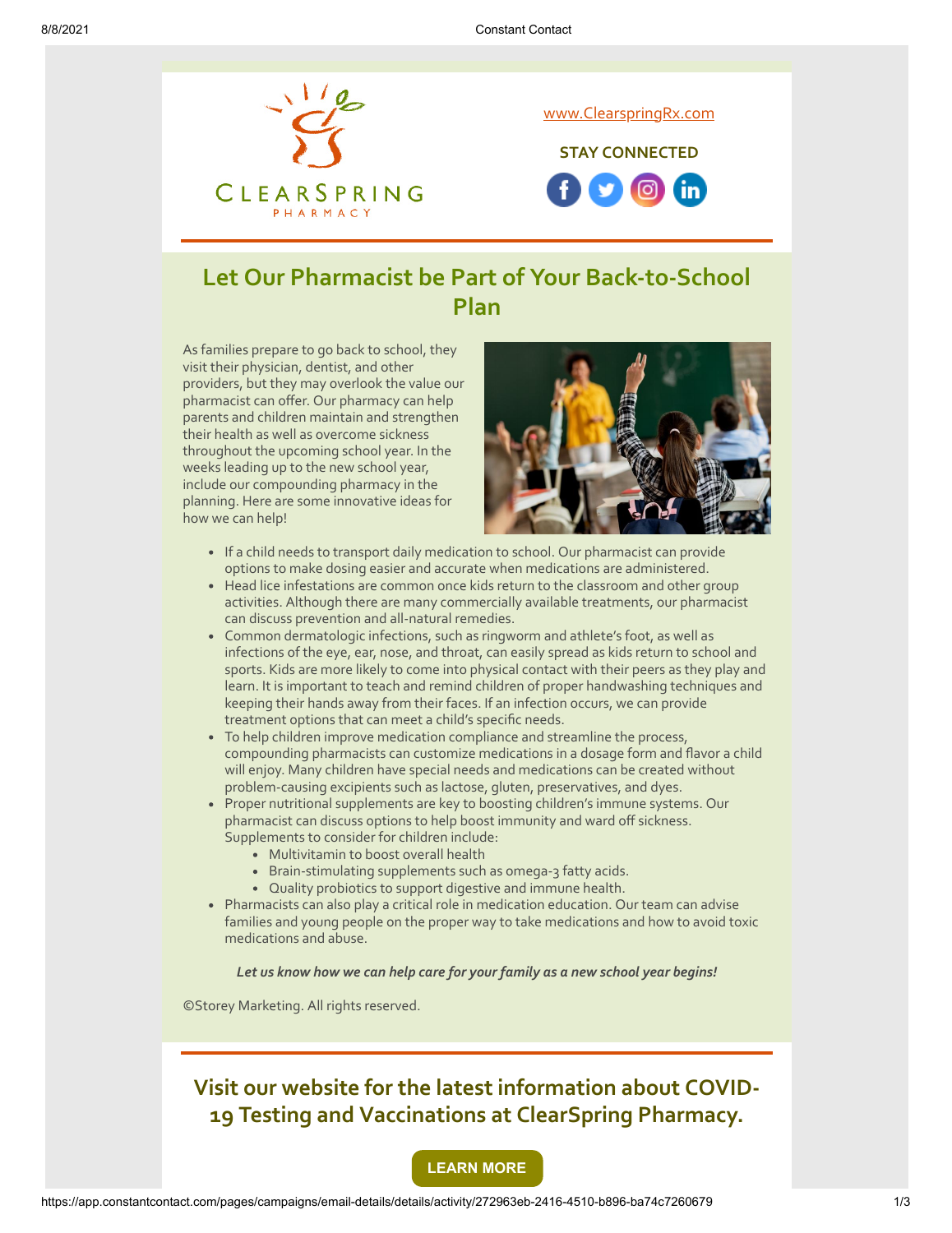## **Have you been laid-off or furloughed due to COVID-19?**

If you are having trouble paying for your cash compounded prescriptions at this time, please speak to one of our professional staff members to find out how we can help you. We do not want you to discontinue or alter your medication regiment due to financial hardship. *We can help!*

Be sure to follow **@ClearspringPharmacy** on Instagram to keep up with the latest happenings at the pharmacy and important health information!



# **Download our App**

ClearSpring mobileRx app allows you to refill prescriptions on your mobile device at your convenience. You can refill multiple prescriptions on a mobile device by entering your prescription numbers, scanning the barcode on the prescription bottles or using your Patient Profile. [LEARN MORE](https://clearspringrx.com/app.php)







### **Two-Way Text Communication**

At ClearSpring Pharmacy, we now offer two-way text communication where we can communicate conveniently about your prescription, refill status, insurance, etc. Ask your pharmacist for details.



**Littleton** 8031 Southpark Circle, Suite B Littleton, CO 80120 **303.707.1500 (phone) 303.707.1717 (fax)**

> **[Shop our Littleton](https://www.pointy.com/shops/usa/colorado/littleton/clearspring-pharmacy-littleton?utm_source=+Patient+Newsletter+-+July+2018&utm_campaign=Patient+-+July+2018&utm_medium=email) Location**

CLEARSPRING PHARMACY...

**Cherry Creek** 201 University Blvd. #105 Denver, CO 80206 **303.333.2010 (phone) 303.333.2208 (fax)**

> **[Shop our Cherry](https://www.pointy.com/shops/usa/colorado/denver/clearspring-pharmacy-cherry-creek?utm_source=+Patient+Newsletter+-+July+2018&utm_campaign=Patient+-+July+2018&utm_medium=email) Creek Location**



ClearSpring Pharmacy's Littleton location is a PCAB® Accredited Compounding Pharmacy. [Learn more about PCAB® Accreditation.](https://clearspringrx.com/pcab-accreditation.php)